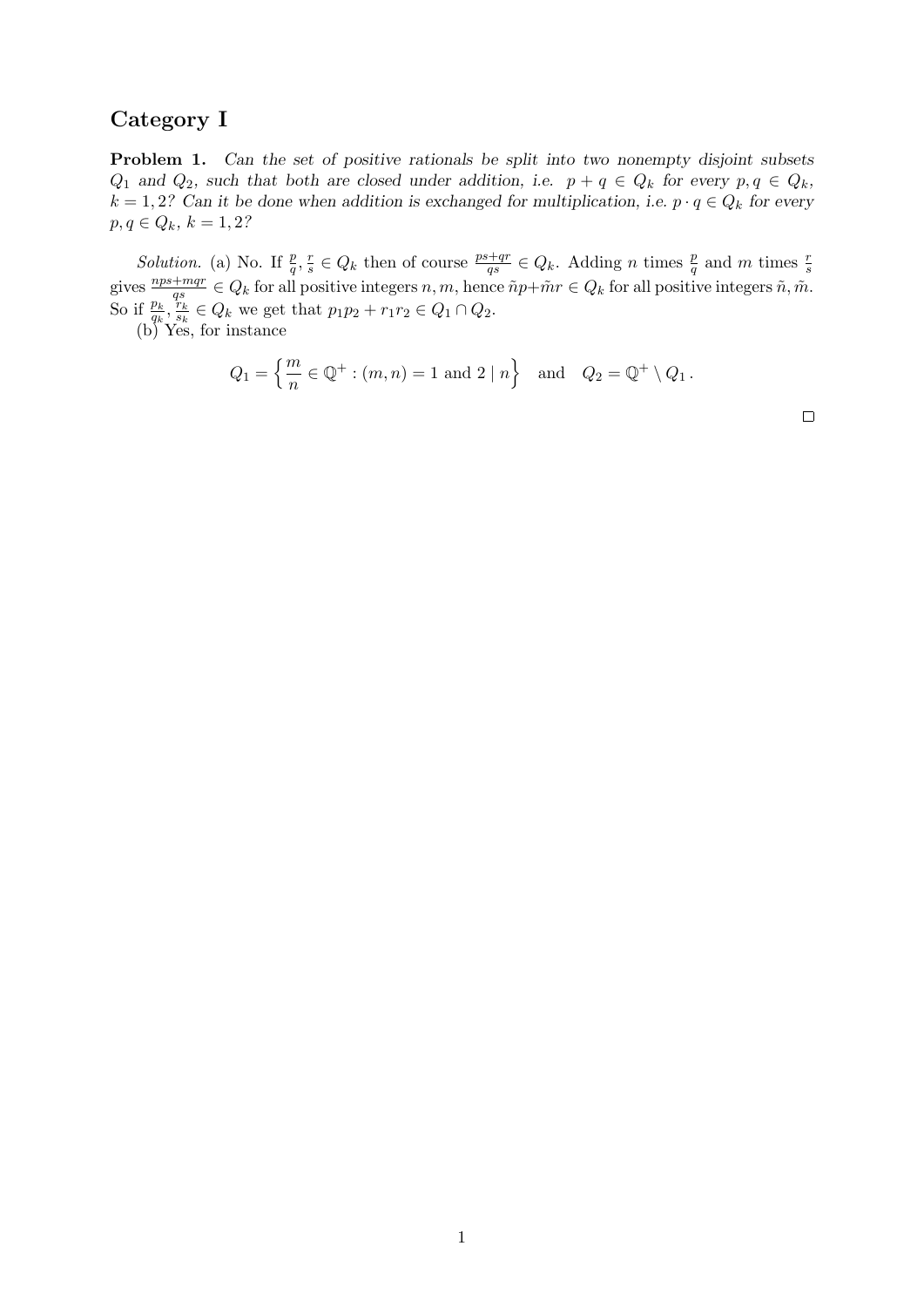**Problem 2.** Alice has got a circular key ring with n keys,  $n \geq 3$ . When she takes it out of her pocket, she does not know whether it got rotated and/or flipped. The only way she can distinguish the keys is by colouring them (a colour is assigned to each key). What is the minimum number of colors needed?

Solution. Clearly at least two colors are needed in any case to distinguish between at least two keys. For three, four or five keys on the ring, we will show that three colors are necessary. For six or more keys on the ring, we will show that two colors suffice. Choose one key and denote it with  $k_1$ . Order all other keys in natural order as they follow each other going from  $k_1$ around the ring in one direction. For  $1 \leq i \leq n$  denote with  $c(k_i)$  color of the key  $k_i$ . Without loss of generality let  $c(k_1) = 1$ .

Suppose that two colors suffice for  $n = 3$ . Then there are two similar possibilities for coloring the keys. Either  $c(k_2) = c(k_3) = 2$  or  $c(k_2) = 1$ . In the first case one can not distinguish between keys  $k_2$  and  $k_3$ . In the second case one can not distinguish between keys  $k_1$  and  $k_2$ . Hence for  $n = 3$  we need three colors.

Suppose that two colors suffice for  $n = 4$ . Then there are four possibilities for coloring the keys. If  $c(k_2) = c(k_3) = c(k_4) = 2$ , then  $k_2$  and  $k_4$  can not be distinguished (rotation of the key ring through the line across  $k_1$  and  $k_3$  interchanges  $k_2$  and  $k_4$ ). If  $c(k_2) = 1$  and  $c(k_3) = c(k_4) = 2$ then there is a rotation that interchanges  $k_1$  and  $k_2$  and also interchanges  $k_3$  and  $k_4$  (similar is the case when  $c(k_4) = 1$  and  $c(k_2) = c(k_3) = 2$ . If  $c(k_3) = 1$  and  $c(k_2) = c(k_4) = 2$  then there is a rotation that interchanges  $k_1$  and  $k_3$  and there is also other rotation that interchanges  $k_2$  and  $k_4$ . Hence for  $n = 4$  at least three colors are needed. Consider the following coloring:  $c(k_1) = 1$ ,  $c(k_2) = 2, c(k_3) = 3$  and  $c(k_4) = 1$  (one possibility). Keys  $k_1$  and  $k_4$  have the same color, but one can distinguish between them since  $k_1$  has a neighbor colored with color 1 and a neighbor colored with color 2, while  $k_4$  has also one neighbor colored with color 1, but the other neighbor is colored with color 3. Hence three colors suffice for  $n = 4$ .

Suppose that two colors suffice for  $n = 5$ . Then there are two possibilities for coloring the keys: all other keys than  $k_1$  are colored with color 2 (the similar is the case when one key gets color 1, only the roles of the colors are interchanged) or one of them gets color 1 and other three get color 2 (the same is the case when two keys get color 2, only the roles of the colors are interchanged). In first case one can not distinguish between keys  $k_2$  and  $k_5$  and also between keys  $k_3$  and  $k_4$  (there is a rotation of the key ring where keys in both pairs interchange, while  $k_1$  is fixed). When there is a key other than  $k_1$  with color 1 we need to consider two subcases. If  $c(k_2) = 1$  (similar is the case when  $c(k_5) = 1$ ) we can not distinguish between  $k_1$  and  $k_2$  (also between  $k_3$  and  $k_5$ ). If  $c(k_3) = 1$  (similar is the case when  $c(k_4) = 1$ ) we can not distinguish between  $k_1$  and  $k_3$  (also between  $k_4$  and  $k_5$ ). Hence for  $n=5$  at least three colors are needed. Consider the following coloring:  $c(k_1) = 1$ ,  $c(k_2) = 2$ ,  $c(k_3) = 3$  and  $c(k_4) = c(k_5) = 2$  (one possibility). Keys  $k_2$ ,  $k_4$  and  $k_5$  have the same color, but one can distinguish between them since  $k_2$  is the only one between them that has a neighbor colored with color 1 and a neighbor colored with color 3, while only  $k_4$  has a neighbor colored with color 3 and a neighbor colored with color 2. Hence three colors suffice for  $n = 5$ .

For  $n \geq 6$  consider the following coloring:  $c(k_1) = 1$ ,  $c(k_n) = 2$ ,  $c(k_{n-1}) = c(k_{n-2}) = 1$  and  $c(k_i) = 2$  for  $2 \le i \le n-3$ . Then  $k_1$  is the only key of color 1 with both neighbors colored with color 2. Keys  $k_{n-1}$  and  $k_{n-2}$  both have neighbors of two different colors, but the distance (the smallest of the two numbers: number of the keys lying between the two keys in one and other direction) between  $k_{n-1}$  and  $k_1$  is one while the distance between  $k_{n-2}$  and  $k_1$  is two. Hence one can distinguish between all three keys colored with color 1. Among keys colored with color 2 only  $k_n$  has both neighbors colored with color 1. All other keys:  $k_i$  for  $2 \leq i \leq n-3$  have either one or two neighbors colored with color 2. But any  $k_i$ , where  $2 \le i \le n-3$ , has a pair of distances: distance between  $k_i$  and  $k_1$  and distance between  $k_i$  and  $k_{n-2}$  that is different from any other pair of distances of some key  $k_j \neq k_i$  for  $2 \leq j \leq n-3$ . Hence we can distinguish also between keys colored with color 2.  $\Box$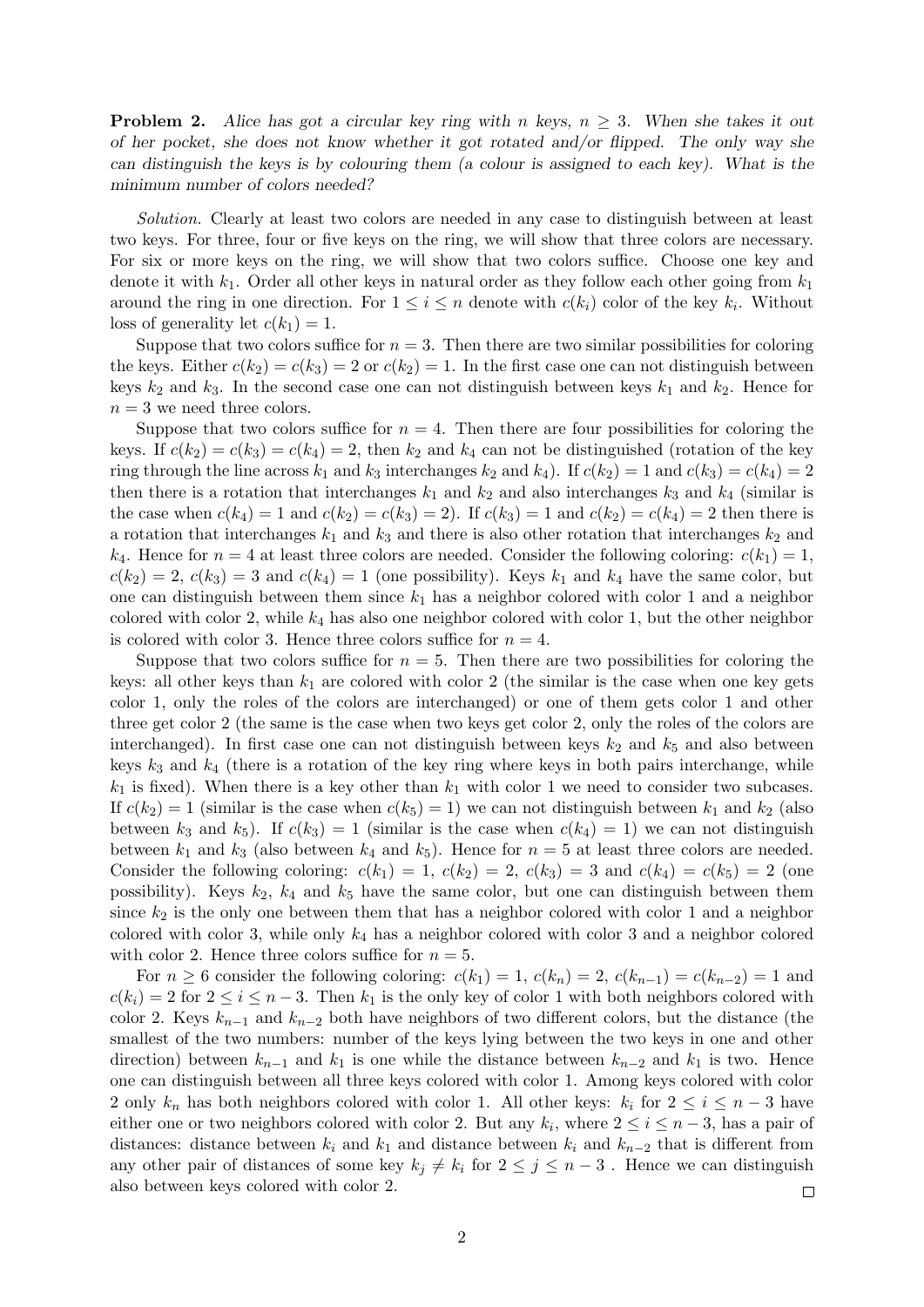**Problem 3.** A function  $f : [0, \infty) \to \mathbb{R} \setminus \{0\}$  is called slowly changing if for any  $t > 1$  the limit  $\lim_{x \to \infty} \frac{f(tx)}{f(x)}$  $\frac{f(tx)}{f(x)}$  exists and is equal to 1. Is it true that every slowly changing function has for sufficiently large x a constant sign (that is  $-$  it is true that for every slowly changing f there exists N such that for every  $x, y > N$  we have  $f(x)f(y) > 0$ ?)

Remark. The assumption  $f(x) \neq 0$  is only technical, to avoid explaining what does the limit mean in the other case, and in reality changes nothing.

Remark. The reader is encouraged to try and solve the problem himself before reading the solution. The author's and the proposer's opinion is that although the solution is simple, it is not so easy to find it (both tried, both succeeded, but both spent some time on it before getting the correct idea).

Solution. Take  $t = 2$ . Take such a  $N > 0$  that for  $x > N$  we have  $\frac{f(2x)}{f(x)} > 0$ . This means  $f(2x)$  and  $f(x)$  are of the same sign for  $x > N$ . Suppose that for any  $x > N$  we have that  $f(x)$  and  $f(N)$  are of a different sign. Let  $t = \frac{x}{N}$  $\frac{x}{N}$ . Then  $\frac{f(tN)}{f(N)} < 0$ , and by easy induction  $f(t2^kN)$  $\frac{f(t2^kN)}{f(2^kN)} < 0$  for any  $k \in \mathbb{N}$ , which contradicts the assumption  $\frac{f(tx)}{f(x)} \to 1$  when x tends to  $\infty$ . The contradiction proves the thesis.  $\Box$